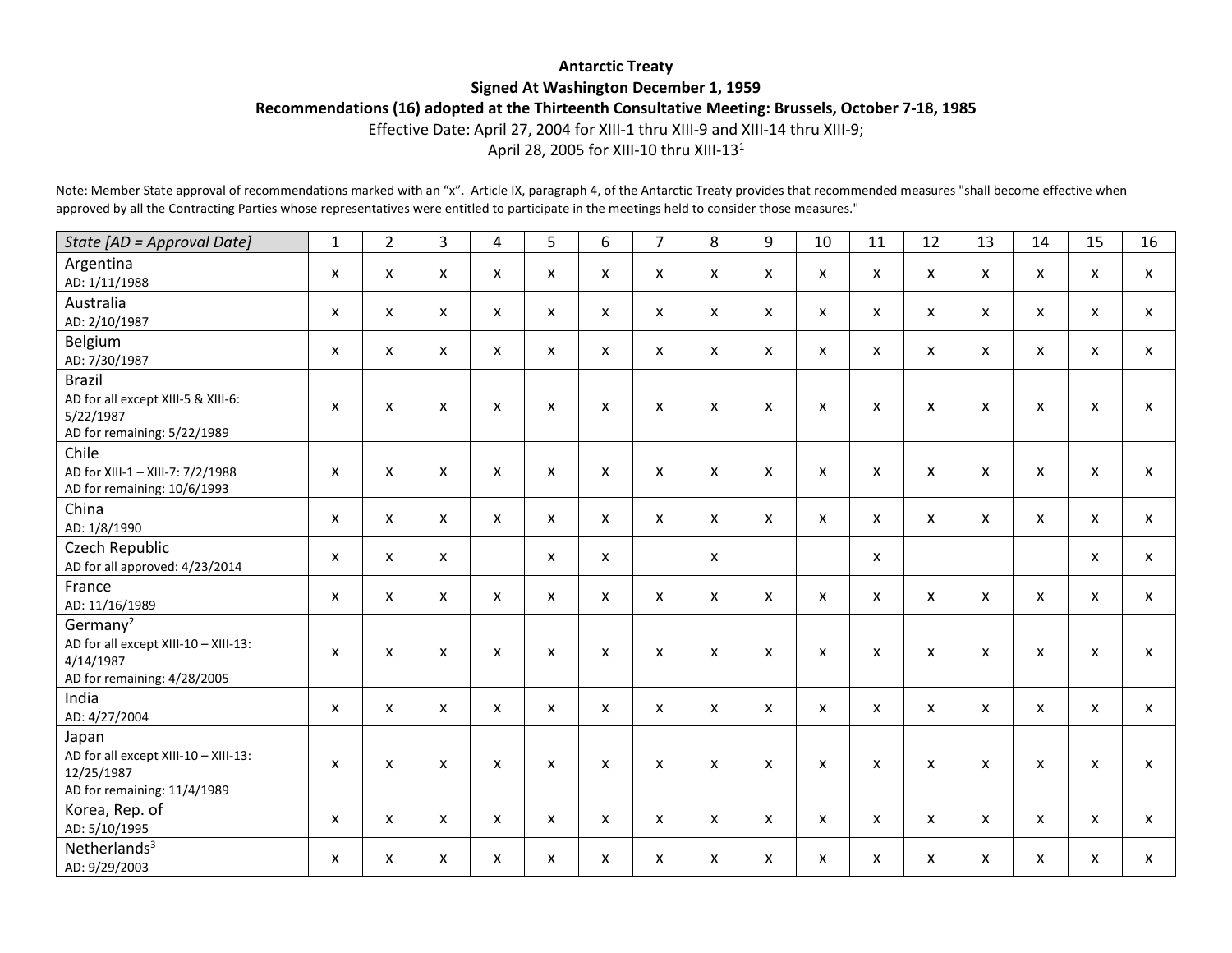## **Antarctic Treaty Signed At Washington December 1, 1959**

**Recommendations (16) adopted at the Thirteenth Consultative Meeting: Brussels, October 7-18, 1985**

Effective Date: April 27, 2004 for XIII-1 thru XIII-9 and XIII-14 thru XIII-9;

April 28, 2005 for XIII-10 thru XIII-13<sup>1</sup>

| State [AD = Approval Date]                                                                                      | $\mathbf{1}$              | $\overline{2}$            | 3 | 4                         | 5 | 6                         | 7 | 8 | 9                         | 10                        | 11           | 12 | 13 | 14                        | 15 | 16 |
|-----------------------------------------------------------------------------------------------------------------|---------------------------|---------------------------|---|---------------------------|---|---------------------------|---|---|---------------------------|---------------------------|--------------|----|----|---------------------------|----|----|
| New Zealand<br>AD: 4/7/1987                                                                                     | X                         | X                         | x | X                         | X | X                         | X | x | $\boldsymbol{\mathsf{x}}$ | X                         | X            | X  | X  | $\boldsymbol{\mathsf{x}}$ | X  | X  |
| Norway<br>AD: 11/2/1987                                                                                         | X                         | $\boldsymbol{\mathsf{x}}$ | X | X                         | x | X                         | X | X | $\boldsymbol{\mathsf{x}}$ | X                         | X            | X  | X  | X                         | X  | X  |
| Poland<br>AD: 10/5/1989                                                                                         | X                         | X                         | X | X                         | X | X                         | X | X | $\boldsymbol{\mathsf{x}}$ | X                         | X            | X  | x  | X                         | X  | X  |
| Russia<br>AD: 9/30/1987                                                                                         | $\boldsymbol{\mathsf{x}}$ | X                         | X | X                         | x | X                         | X | X | $\boldsymbol{\mathsf{x}}$ | X                         | x            | X  | X  | $\boldsymbol{\mathsf{x}}$ | X  | X  |
| South Africa<br>AD: 10/8/1986                                                                                   | X                         | X                         | X | X                         | x | X                         | X | X | $\boldsymbol{\mathsf{x}}$ | $\boldsymbol{\mathsf{x}}$ | X            | X  | X  | X                         | X  | X  |
| Spain<br>AD: 2/3/2003                                                                                           | X                         | X                         | X | $\boldsymbol{\mathsf{x}}$ | x | X                         | X | X | $\boldsymbol{\mathsf{x}}$ | x                         | x            | X  | X  | $\boldsymbol{\mathsf{x}}$ | X  | X  |
| United Kingdom <sup>4</sup><br>AD for all except XIII-10 - XIII-13:<br>9/11/1987<br>AD for remaining: 5/11/1988 | $\boldsymbol{\mathsf{x}}$ | X                         | X | X                         | X | $\boldsymbol{\mathsf{x}}$ | X | X | X                         | X                         | $\mathsf{x}$ | X  | X  | $\boldsymbol{\mathsf{x}}$ | X  | X  |
| <b>United States</b><br>AD: 8/27/1987                                                                           | $\boldsymbol{\mathsf{x}}$ | X                         | X | X                         | X | X                         | X | X | X                         | X                         | X            | X  | X  | $\boldsymbol{\mathsf{x}}$ | X  | X  |
| Uruguay<br>AD: 12/29/1987                                                                                       | X                         | X                         | X | X                         | x | X                         | X | X | X                         | X                         | x            | X  | X  | X                         | X  | X  |